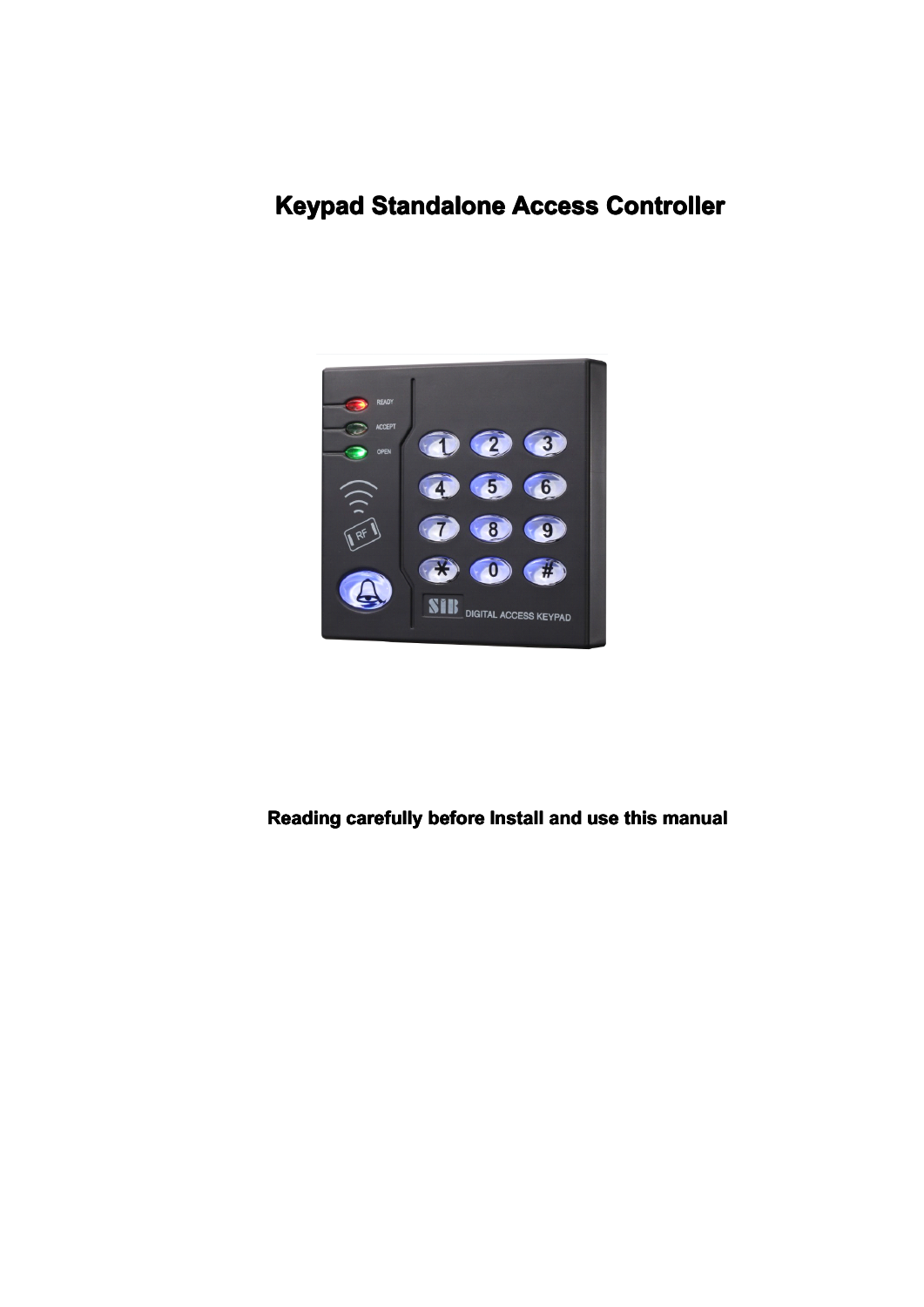## **1. Product Profile**

S208 is <sup>a</sup> RFID card keypad Access Controller,supporting EM and Mifare two type cards.It is one of the most advanced stand alone access controller with unique exterior design, Built-in high-grade microprocessors, strong anti-interference ability, high Safety and reliability. It can provide <sup>a</sup> powerful security for 6,500 users. It has strong functions, such as low power consumption, Luminous keyboard, independent passwords, wiegand input, the output short circuit protection, exit button, the doorbell interface, security level Settings etc. All these feature make S208 widely used in home, office, residential area and other public places.

## **2. Features**

Low power consumption: <30mA standby current Backlit keypad: Offering full night time operation User capacity: Supporting up to 6,500 users Mode of operation: Card only, Passcode only or Card and Passcode User passcode modification: Users can change their own individual passcodes Active response time: Card response time <0.1 seconds Short circuit protection: All outputs will shutdown if shorted within 100uS Wiegand interface: Wg26 or Wg34 format input interface for external reader. Functional keypad: All programming, adding and deleting card/users can be done via the keypad

Doorbell button: Built-in keypad offering independent operation of any doorbell system

# **3. Technical Technical Technical Technical parameters parameters parameters**

Work Voltage:  $DC12V \pm 10\%$ Static Current:≤30mA Reading Range:3~8cm Capacity: 6,500 users Ambient Temperature:-35℃~60℃ Ambient Humidity:  $10\%$ ~90% Electricity lock output:≤3A Alarm output:≤20A Output short circuit protection time:≤100μS Open time:  $0 ~ 99$  seconds (adjustable) Size:120mm\*115mm\*20mm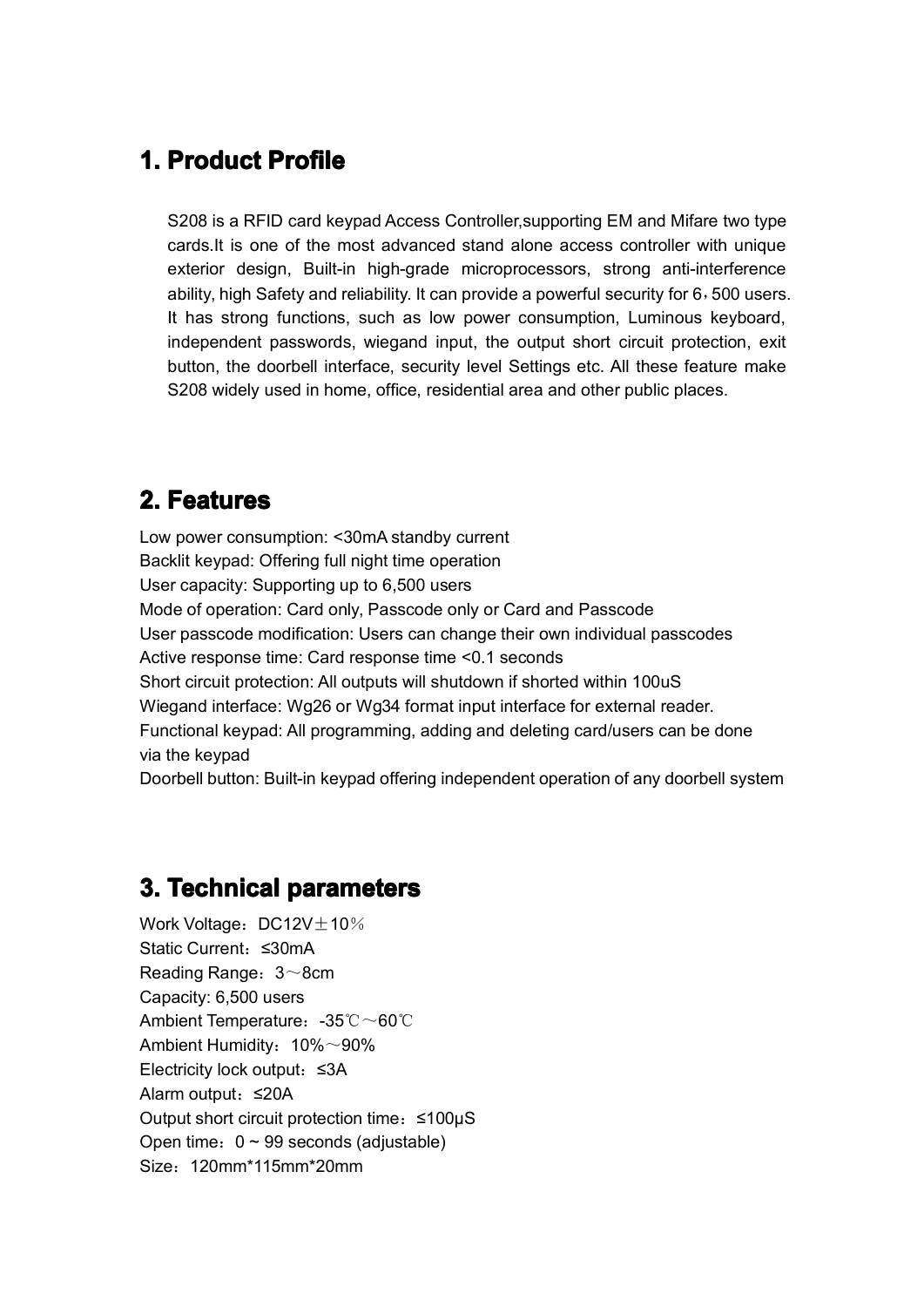# **4.Sound and Light indication**

| <b>Illustration</b>                                                         | <b>Red Light</b> | <b>Green Light</b> | <b>Yellow Light</b> | <b>Buzzer</b>                  |
|-----------------------------------------------------------------------------|------------------|--------------------|---------------------|--------------------------------|
| Working state                                                               | On               |                    | On                  |                                |
| Program mode                                                                | On               | On                 | Flash               |                                |
| Program<br>mode<br>sub-menu                                                 | On               | On                 |                     |                                |
| Presenting<br>unregistered card                                             | On               |                    | <b>On</b>           | Make<br>long<br>sound"di"      |
| Presenting                                                                  | On               | On                 |                     | Make two short                 |
| registered card&<br>door open                                               |                  |                    |                     | sound" di di "                 |
| After<br>Presenting<br>the card and need<br>input<br>the<br>to<br>passwords | On               | Flash              | <b>On</b>           |                                |
| Card+password<br>mode                                                       | <b>On</b>        | Flash              | On                  |                                |
| Password mode                                                               | On               | Flash              | On                  |                                |
| keyboard                                                                    |                  |                    |                     | Make one short<br>sound"di"    |
| Successful                                                                  |                  |                    |                     | Make two short                 |
| Setting                                                                     |                  |                    |                     | sound" di di                   |
| <b>Failure Setting</b>                                                      |                  |                    |                     | Make<br>long<br>a<br>sound"di" |
| Invalid inputting                                                           |                  |                    |                     | Make<br>long<br>a<br>sound"di" |
| Alarm                                                                       |                  |                    |                     | Continuous                     |
|                                                                             |                  |                    |                     | sound: di di di                |

# **5. Operation Instruction**

## *5.1 Enter Program mode*

.

Press '#" 4 times  $\rightarrow$  input password "123456"  $\rightarrow$  press "#" to save ( enter the program mode successfully)

Note: ①"123456" is default password.

② If entering the program mode successfully, the buzzer will make two short sound "di di", otherwise, make <sup>a</sup> long sound "di".

## *5.2 Function setup (All the following steps should begin with*

# *Entering Entering EnteringProgram ProgramProgram Mode)*

### **(1) Key "0": modify program program password password password**

Press "0"  $\rightarrow$  input new password  $\rightarrow$  press "#"  $\rightarrow$  input the new password again  $\rightarrow$ press " $#$ "  $\rightarrow$  press "9" to exit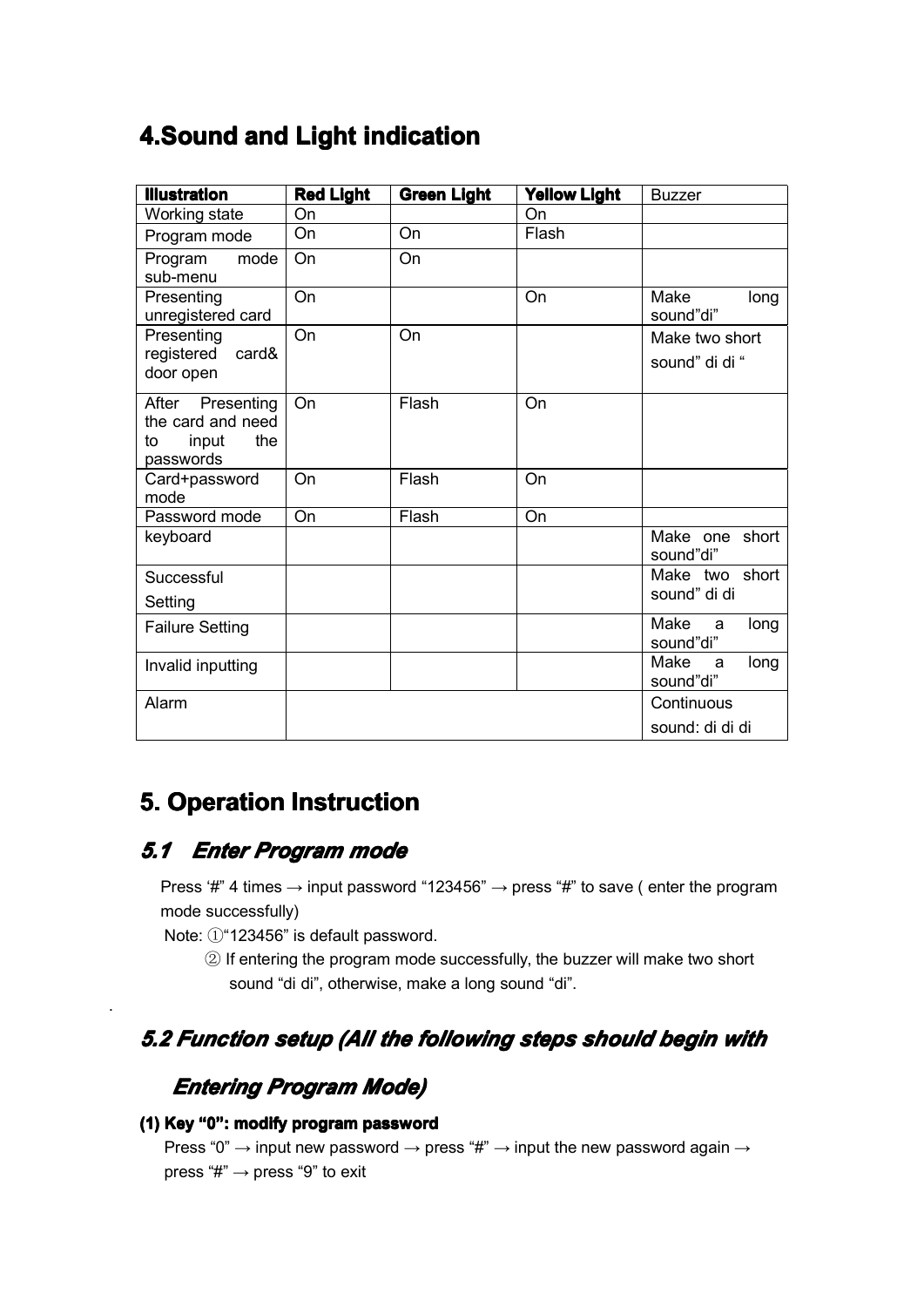- Note:  $\mathbb D$  If add successfully, the buzzer will make two short sound "di di", otherwise, make <sup>a</sup> long sound "di".
	- ② The password is 6-digits one.

#### **(2) Key "1": register cards in continuous way**

press "1"  $\rightarrow$  continuously presenting the unregistered card  $\rightarrow$  press "#" to confirm  $\rightarrow$ press "9" to exit

- Note:  $(i)$  The system will give a number to each card. The original password is "888888". Such password can only be used for Card and Password Mode.
	- ② If there is no card in the system, the card number will start from "0001" and increase gradually. The largest number cannot exceed "6,500". If the registered already exist, the number will increase from the number of previous registered cards (including the deleted cards).
	- ③ If add successfully, the buzzer will make two short sound "di di", otherwise, make <sup>a</sup> long sound "di".

#### **(3) Key "2": register a single card (allow registering card continuously)**

press "2"  $\rightarrow$  present the card  $\rightarrow$  input the 4-digit user number  $\rightarrow$  press "#"  $\rightarrow$  present another card  $\rightarrow$ input the 4-digit user number  $\rightarrow$  press '#" (.....continuously register cards)  $\rightarrow$  press "#"  $\rightarrow$  press "9" to exit

- Note: ① The system will give an default password "888888" to each card. Such password can only be used in the Card and Password Mode.
	- ② If the card has already existed, the buzzer will make <sup>a</sup> long sound " di". Then you can present another card. If the inputted number has already existed, the buzzer will make <sup>a</sup> long sound "di". Then you can input another number.

#### **(4) Key "3": delete the register registerregistercard**

#### **Delete card**

press 3, 0  $\rightarrow$  present the card  $\rightarrow$  present the another card (... Continuously present the card that need to be deleted)  $\rightarrow$  press "#"  $\rightarrow$  press "9" to exit

#### **Delete the user number**

press 3, 1  $\rightarrow$  input the user number  $\rightarrow$  press "#"  $\rightarrow$  input another one  $\rightarrow$  press "#" (....continuously delete many user numbers)  $\rightarrow$  press "#"  $\rightarrow$  press "9" to exit

#### **Delete all the cards**

press  $3,2 \rightarrow$  input "9999"  $\rightarrow$  press "#"  $\rightarrow$  press "9" to exit

#### **(5) Key "4": Door open mode setting setting**

#### **Card or password passwordmodel**

press 4, 0  $\rightarrow$  press "#"  $\rightarrow$  press "9" to exit (that is the factory default mode) **Card and password model**

press 4, 1  $\rightarrow$  press "#"  $\rightarrow$  press "9" to exit

#### **Password model**

press 4, 2  $\rightarrow$  press "#"  $\rightarrow$  press "9" to exit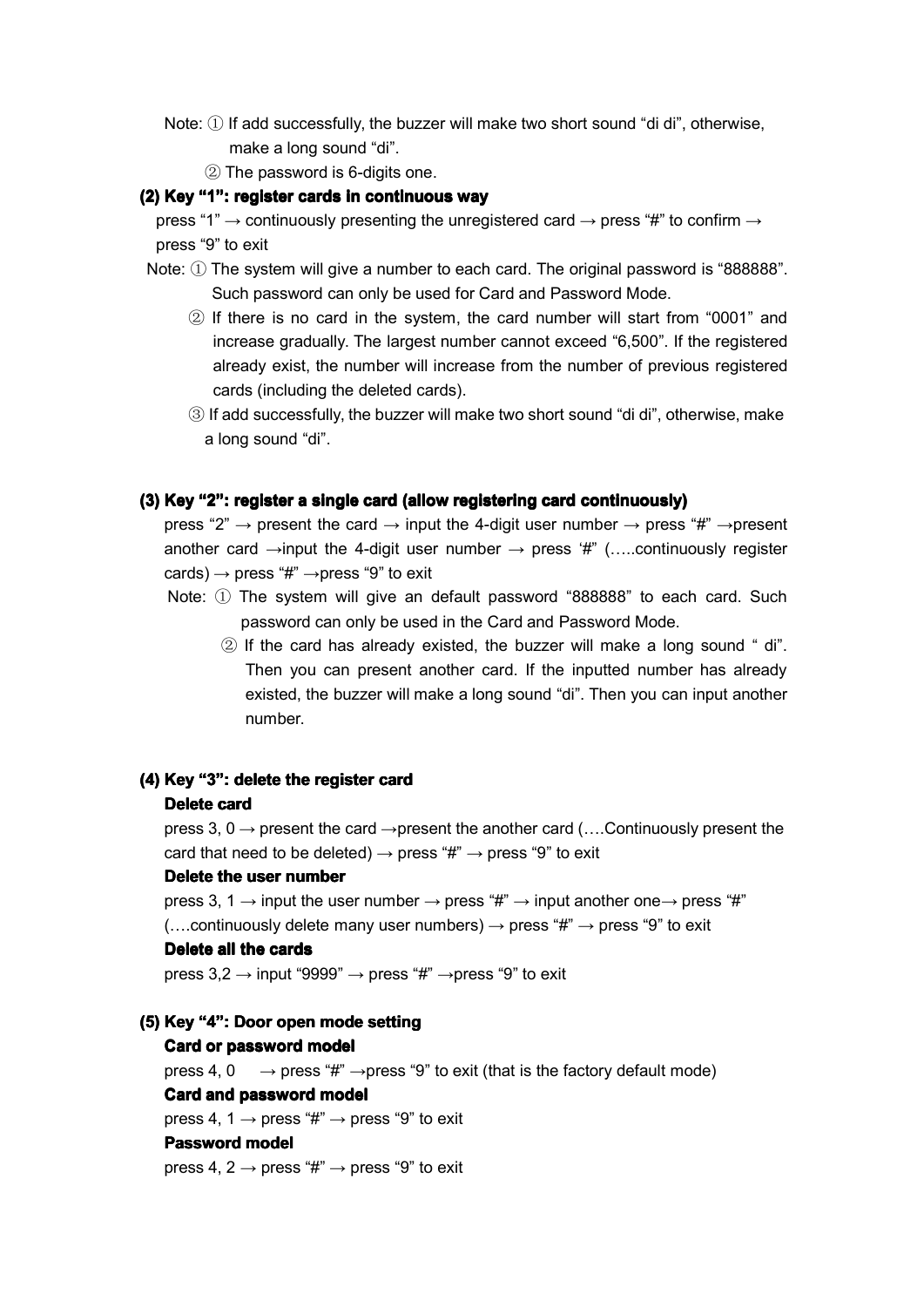#### **(6) Key "5": Door open time setting setting**

Press "5"  $\rightarrow$  input time  $\rightarrow$  press "#"  $\rightarrow$  press "9" to exit

- Note: ① The time format is "\*\*", e.g. "03" represents that the open time is <sup>3</sup> seconds. ② when time is set as <sup>99</sup> seconds; the open method is trigger mode (presenting card and the door open. presenting the card again, then the door close.)
- (7) Key "6": setup the door open password (the factory default open password is **blank)**

#### **Door open password passwordsetting setting**

press "6"  $\rightarrow$  input the new password  $\rightarrow$  press "#"  $\rightarrow$  input password again  $\rightarrow$ press "#"  $\rightarrow$  press "9" to exit

#### **Blank password password setting setting**

press "6"  $\rightarrow$  press "#"  $\rightarrow$  press "#"  $\rightarrow$  press "9" to exit

- Note: ① This password can be used in Card or Password Mode and the Card and Password Mode.And it must have 6 digits.
	- $\circledR$  If it is blank password setting, the password mode can not be used.( Can not open the door via password.)

### *5.3 The exit key is* "*9*"

### *5.4 Modify card password password password(should (should (should (should operate operate operatein the Card and*

### *Password PasswordPasswordMode, do not enter the programming) programming)programming)programming)*

Press "9"( the red light is off and the green light is on)  $\rightarrow$  present the card( must be authorized cards)  $\rightarrow$ input the original password( the original password is 888888)  $\rightarrow$ press " $\sharp$ "  $\to$  input new password  $\to$  press " $\sharp$ "  $\to$  input password again  $\to$  press ' $\sharp$ " Note: ① this password is only valid in Card and Password Mode.

② If modify successfully, the buzzer makes <sup>2</sup> "di-di" short sounds, then it will exit the Program Mode.

### 5.5 Restore to factory default settings (only restore the

### *Program Program passwords passwordspasswordsand parameter parametersettings, settings, settings,and*

### *authorized cards will not be deleted*

With power off, short the JP1 jumper to 2 and 3 position. Then with power on, after hearing 2 "di-di" sounds, short the JP1 jumper to 1 and 2 positions. Then modify successfully.

## **6.Operation 6.Operation 6.Operation Example Example**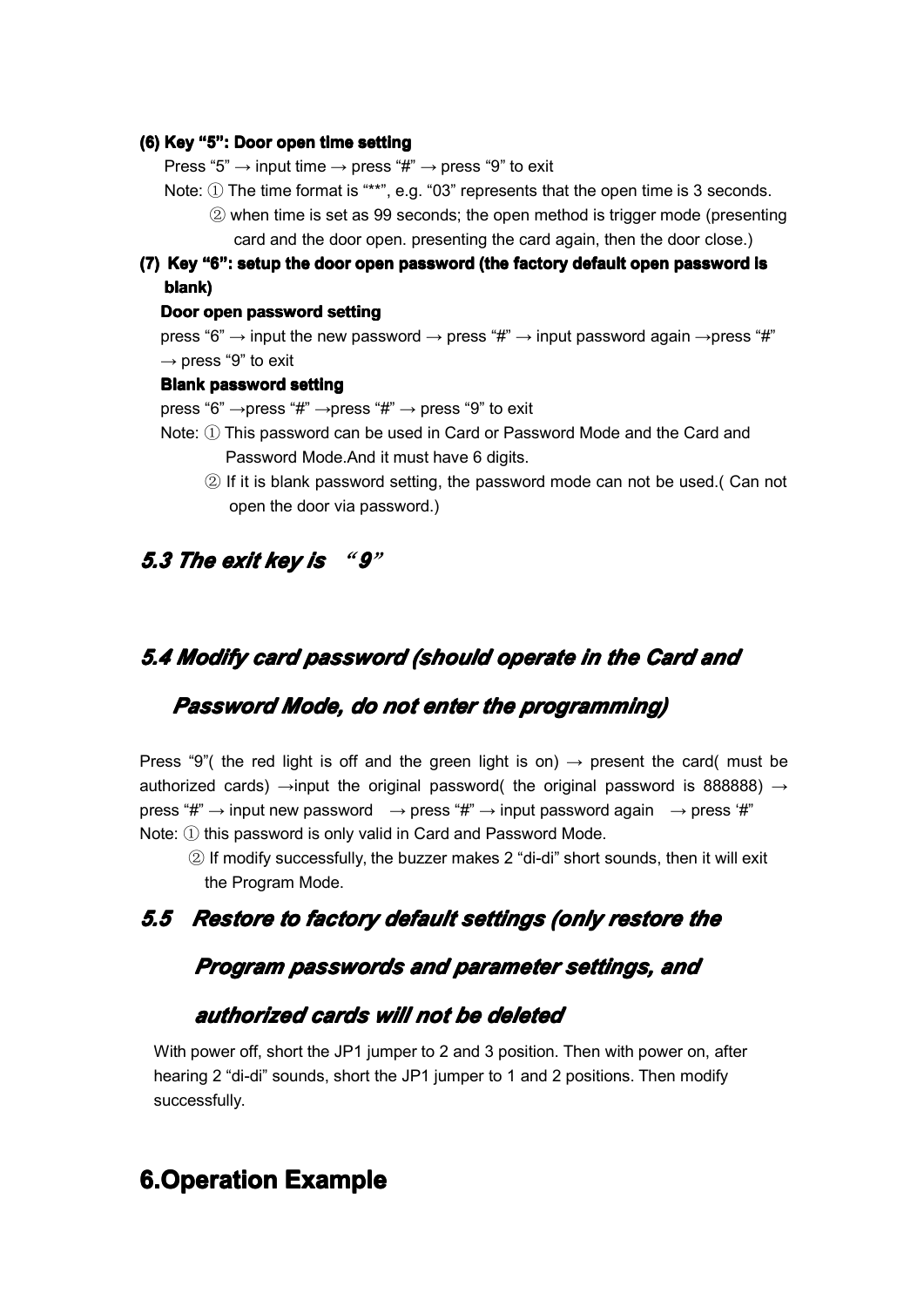### *6.1 Setting Setting SettingSettingNew program program programpassword password passwordpassword* '*789000*'

#### **Firstly, enter the program programmode**

press "#" 4 times  $\rightarrow$  input password "123456"  $\rightarrow$  press "#" again( green light flashes)  $\rightarrow$ press "0"  $\rightarrow$  input the program password "789000"  $\rightarrow$  press "#"  $\rightarrow$  input the password "789000" again

**Then press "9" to exit,** the default password "123456" turns to "789000".

**Please remember the modified modifiedprogram password. password.It has to be used to enter the program programprogram mode later.**

## *6.2 Continuously Continuouslypresenting presenting cards to register register*

#### **Firstly, enter the program mode**

press the "#" 4 times  $\rightarrow$  input password "123456"  $\rightarrow$  press "#" again( green light flashes)  $\rightarrow$  press "1"  $\rightarrow$  present new cards(after presenting all the needed cards  $\rightarrow$ press "#"

**Then press "9" to exit,** the registered card can open the door now.

## *6.3 Continuously register registertwo cards,* "*0088*" "*0099*"

### *(allowing (allowingregister many cards continuously) continuously)*

#### **Firstly, enter the program programmode**

press the "#" 4 times  $\rightarrow$  input password "123456"  $\rightarrow$  press "#" again( green light flashes)  $\rightarrow$  press "2"  $\rightarrow$  present the new cards  $\rightarrow$  input the number "0088"  $\rightarrow$  press "#"  $\rightarrow$ present the second card  $\rightarrow$  input the number "0099"  $\rightarrow$  press "#"  $\rightarrow$  press '#' once again

#### **Then press "9" to exit**

card "0088" and card "0099" can open the door.

### *6.4 Delete cards according the card number*

e.g. delete the card "0088" and the card "0099"

#### **Firstly, Firstly,enter the program mode**

press the "#" 4 times  $\rightarrow$  input password "123456"  $\rightarrow$  press "#" again( green light flashes)  $\rightarrow$  press "3"  $\rightarrow$  press "1"  $\rightarrow$  input "0088"  $\rightarrow$  press "#"  $\rightarrow$  input '0099'  $\rightarrow$  press  $H^* \rightarrow$  press '#' once again

**Then press "9" to exit,** card "0088" and card "0099" cannot open the door now. (Deleting multiple cards means that you can input number one by one. Then, press "#". In this case, you can delete multiple cards. After confirming, press the "#" once again. )

## *6.5 Setup the opening opening mode as presenting presenting presenting presenting cards*

#### **Firstly, Firstly, enter the program programmode**

press the "#" 4 times  $\rightarrow$  input password "123456" $\rightarrow$  press "#" again (green light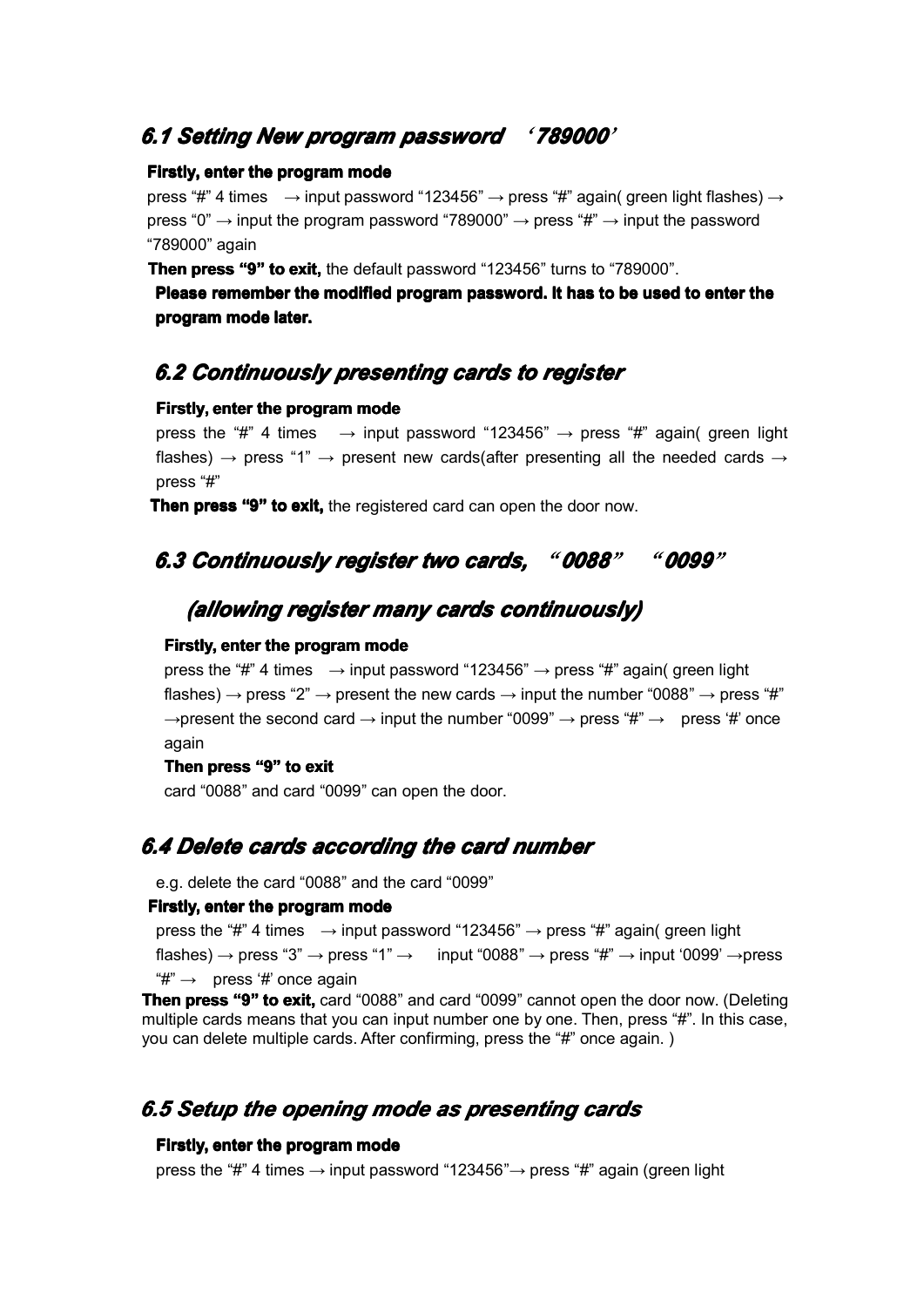flashes) $\rightarrow$  press "4"  $\rightarrow$  press "0"  $\rightarrow$  press "#"

#### **Then press "9" to exit**

the opening mode has been changed to Card or Password Mode.

## *6.6 Setup the opening password password as* "*147258*"

#### **Firstly, Firstly, enter the program programmode**

press the "#" 4 times  $\rightarrow$  input password"123456"  $\rightarrow$  press "#" again( green light flashes) $\rightarrow$  press "6"  $\rightarrow$  input "147258"  $\rightarrow$  press "#"  $\rightarrow$  press "147258" again  $\rightarrow$  press "#" once again

#### **Then press "9" to exit**

press "147258", then press "#" to confirm, and you can open the door now.

## *6.7 Setting new password password* '*88899*' *in Card and Password Password*

### *Mode(should Mode(should operate operate operateoperateit in the Card and Password Password Mode)*

Press "9"  $\rightarrow$  presenting the card (previous registered card)  $\rightarrow$  input the original password "888888" (the original program password. If you have modified it, please use the modified one to operate the next step.) The red light and the green light flash one after another  $\rightarrow$ input the new password '888999'  $\rightarrow$  press "#"  $\rightarrow$  press '888999' again  $\rightarrow$  press "#"

# **7.Special 7.Special case**

## *7.1 External External Externalreaders readers*

1: When use the external readers to register and delete cards, external readers have video and audio indication, so please take attention to that when presenting another card.

2: If the external reader has no above indication, please wait 2-3 seconds to present after the first one.

3: If have to set card number when register cards for external readers, you can only set serial number on the master controller.

4: Support external keyboard readers. You can also input password to open the door via it

## *7.2 Light change indication indication indicationindication*

1: According to the changes of the red light, you can know current opening mode, which can be divided into 3 cases:

| Red light | always on                | card or password mode  |
|-----------|--------------------------|------------------------|
| Red light | flashes every 0.5 second | card and password mode |
| Red light | flashes every 1 second   | password mode          |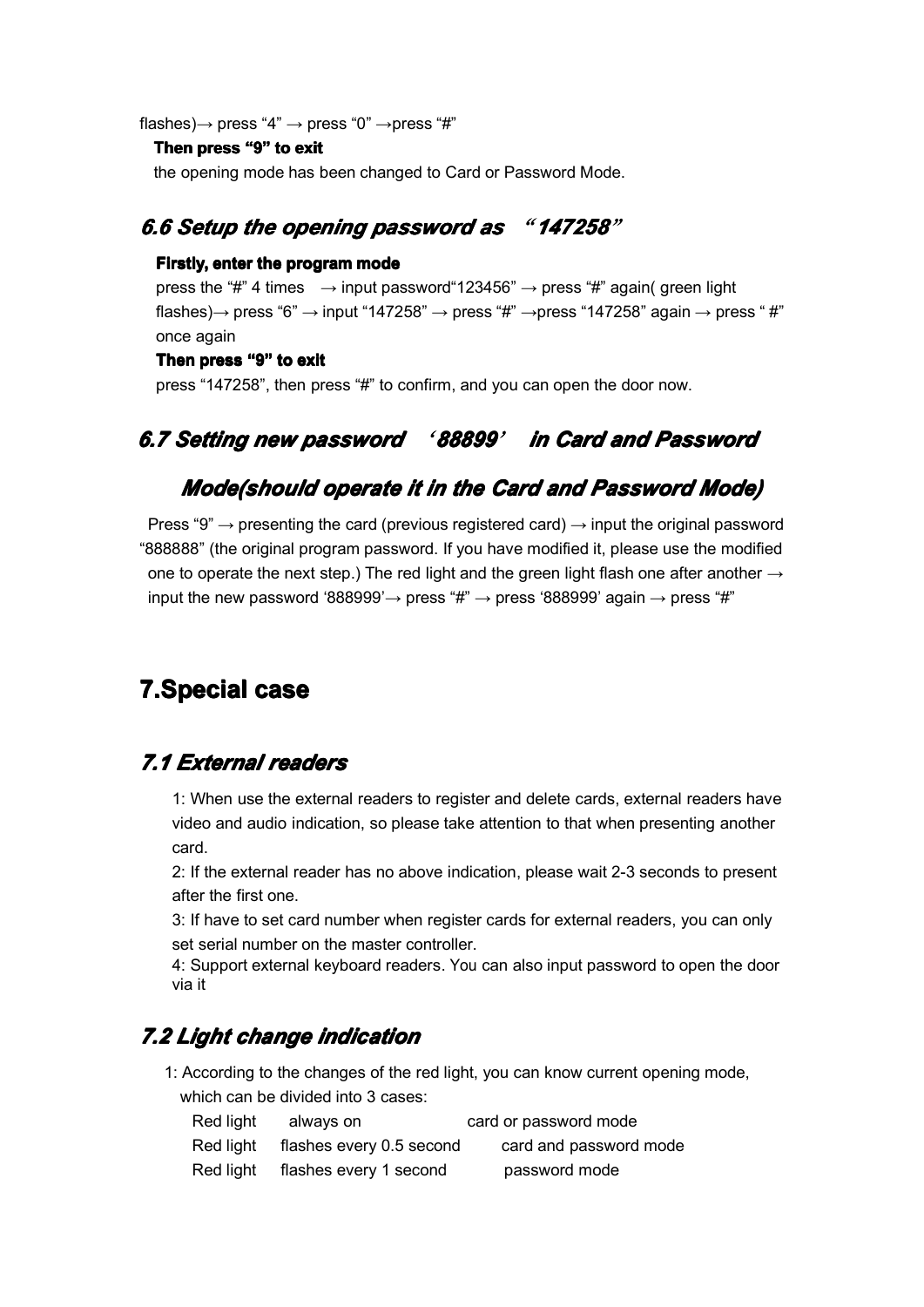2: If red light and green light are on at the same time, it means that the relay is closed and the output is trigger mode。

## 7.3 Normal open/close under special conditions(presenting

### *cards to open or close, the relay will have no auto response) response)*

Enter the Program Mode, set 99 seconds opening time, the controller relay's output turns to trigger mode。That is to say, when presenting the card to open the door, the lock remains open. When presenting the cards again, the lock remains close.

## *7.4 Only the card can open the door, or only the password password password password can*

### *open the door*

1: only card can open the door

Firstly, set the opening mode as Card or Password Mode. Then set blank opening password.

2: only password can open the door

Set the opening mode as Password Mode. There is no response when presenting the card

# **8.Faults Judgment**

## *8.1 Cards cannot open the door*

Making sounds but the green light is off, please check the card is registered or not Making sounds but the green light and the red light flash at interval Check the Opening Mode Status

Making sounds and the green light is on, Check wire connection

## *8.2 No response responseafter presenting presentingthe card*

\*Check the card format, or whether the card has been damaged.

\*Check the opening mode

In Password Mode, there will be no reader function and no response after presenting cards.

\*Check light indication

When the red light is off and the green light on, it is door open status. There will be no response after presenting cards.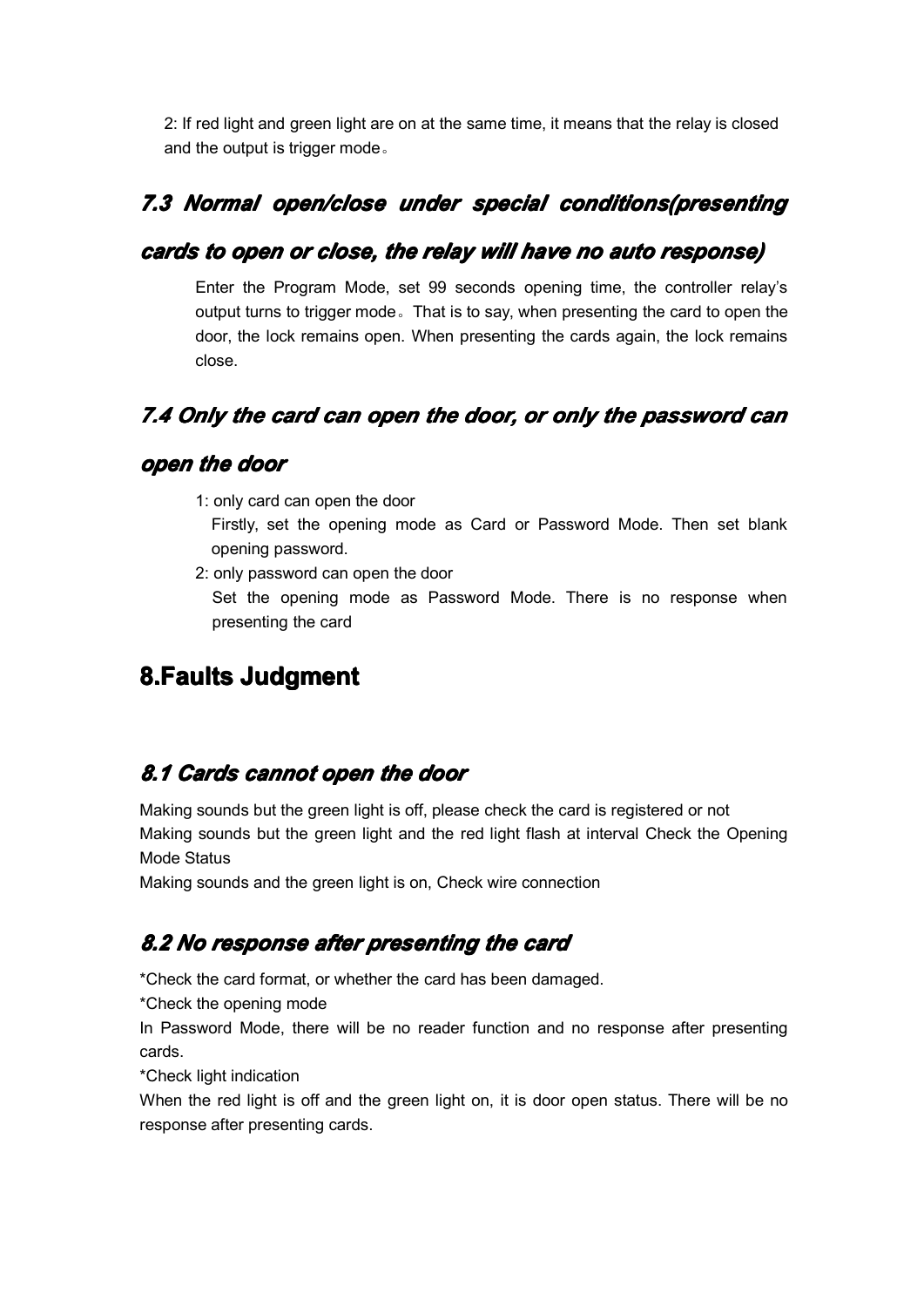# *8.3 No key response*

### Check the indication light

When the red light is off and the green light on, it is door open status. There will be no key Response.

# **9.Wiring instruction**

### **7-pin wire**

| <b>Purple</b> | <b>OPEN</b>    |              | <b>Exit button input</b> |
|---------------|----------------|--------------|--------------------------|
| <b>Black</b>  | <b>GND</b>     |              |                          |
| <b>Red</b>    | $+12V$         | <b>Exter</b> |                          |
| <b>White</b>  | D1             | nal          |                          |
| Green         | D <sub>0</sub> | <b>Read</b>  |                          |
| <b>Blue</b>   | <b>LED</b>     | <b>er</b>    |                          |
| <b>Yellow</b> | <b>BEEP</b>    |              |                          |
|               |                |              |                          |
|               |                |              |                          |

#### **5-pin wire**

| <b>Red</b>                 | $+12V$     | <b>Power</b>        |  |
|----------------------------|------------|---------------------|--|
| <b>Black</b>               | <b>GND</b> |                     |  |
| <b>Grey</b>                | NC.        |                     |  |
| <b>Black</b><br><b>COM</b> |            | relay signal output |  |
| <b>Brown</b>               | NO         |                     |  |

### **2-pin wire**

| Yellow | <b>Doorbell</b> |
|--------|-----------------|
| Blue   |                 |

# **10. Wiring diagram diagram**